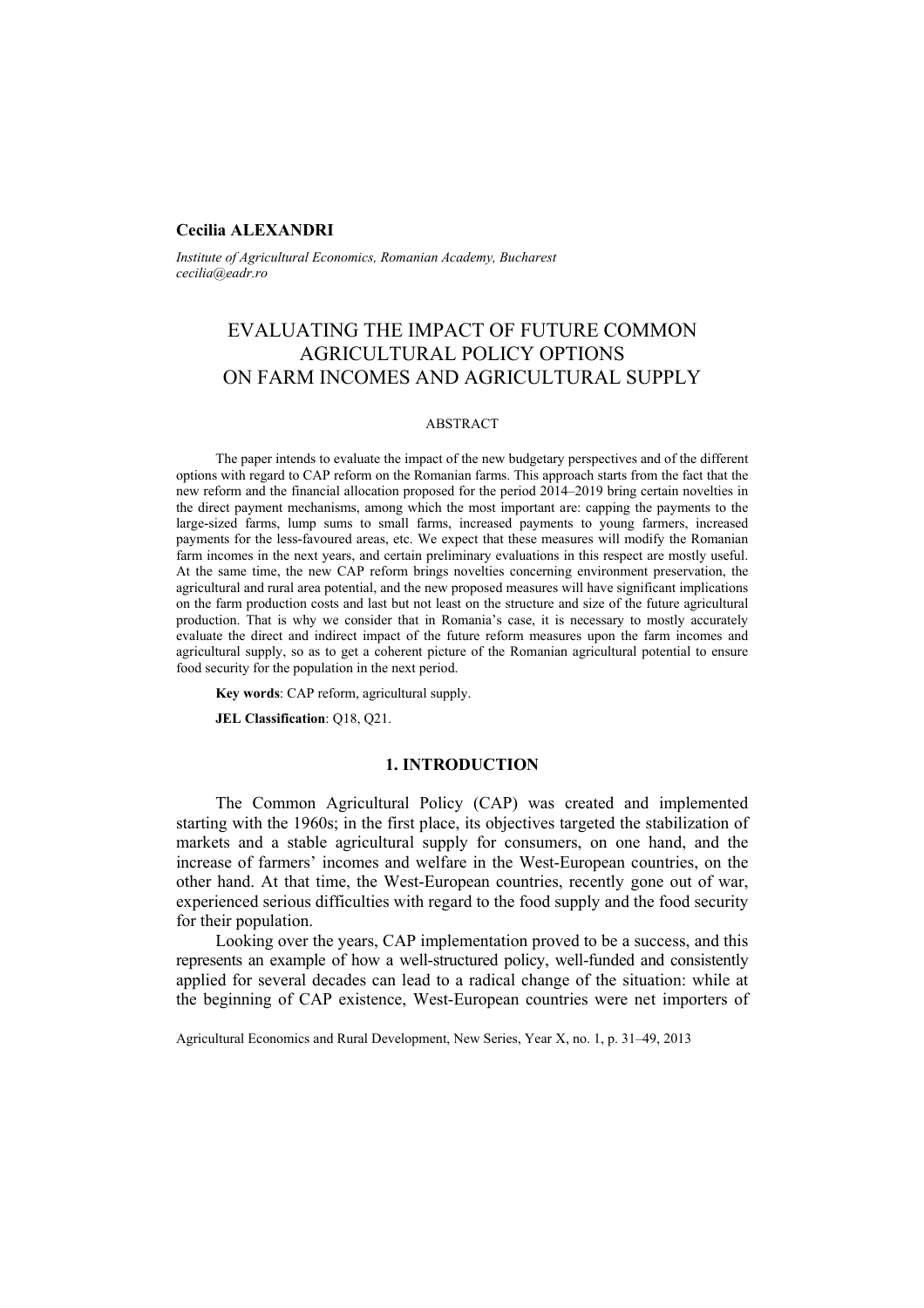agricultural products, in the 1980s the European Economic Community had already become one of the main agricultural powers of the world, with a significant agricultural surplus. That is why, starting with the  $8<sup>th</sup>$  decade, a series of reforms were initiated, which are still going on at present, known as the *CAP Reform*.

The first reform measures, initiated at the beginning of the 1980s, targeted the very diminution of agricultural supply in certain products through the diminution of received support. The early reforms mainly targeted the diminution of budgetary expenditures generated by the agricultural policy through the diminution of support granted by market measures and coupled with the level of production.

In the next years, the reform measures gradually became more radical, mainly targeting the diminution of CAP costs, as well as the diminution of market support, as it was considered a distorting support and a constraint to the competitiveness of European agricultural products. Market support diminution also took place under the pressure of the World Trade Organization regulations on agricultural trade liberalization and where the EU countries assumed certain obligations and terms with regard to the gradual diminution of the distorting support, mainly of controlled prices and export subsidies.

The measures implemented with the Mid Term-Review (2003) had in view the replacement of the agricultural price support (intervention prices and export subsidies) by the farmers' income support policy through the compensatory payments, meant to substitute the farmers' income losses incurred by the diminution or disappearance of support through prices.

The measures adopted under Health Check continued in the direction of market support diminution, maintaining the intervention prices only for the bakery cereals, gradual removal of milk quotas, etc. For the first time the idea of capping the direct payments to the large farms emerged, generally to the farms that received more than 300000 euro each year.

Meanwhile, the European Union experienced successive enlargement waves, among which the most consistent was in the year 2004, by 10 members, followed by the 2007 enlargement wave, with Romania and Bulgaria. As a result, the agricultural picture of the European Union got much diversified and complicated, with noticeably large technological, productivity and income gaps between the Western European and Eastern European farms. Practically, in many situations, farms with a technological level similar to that of the 1950s in last century began to compete on the single market with modern farms, on which the latest technological endowments were applied. At the same time, the budgetary effort presupposed by the support to farmers in the new EU member states, mainly through the mechanism of direct payments and of rural development policies became increasingly burdensome under the background of pressing economic problems and of the financial and monetary crises that the European Union has experienced in recent years.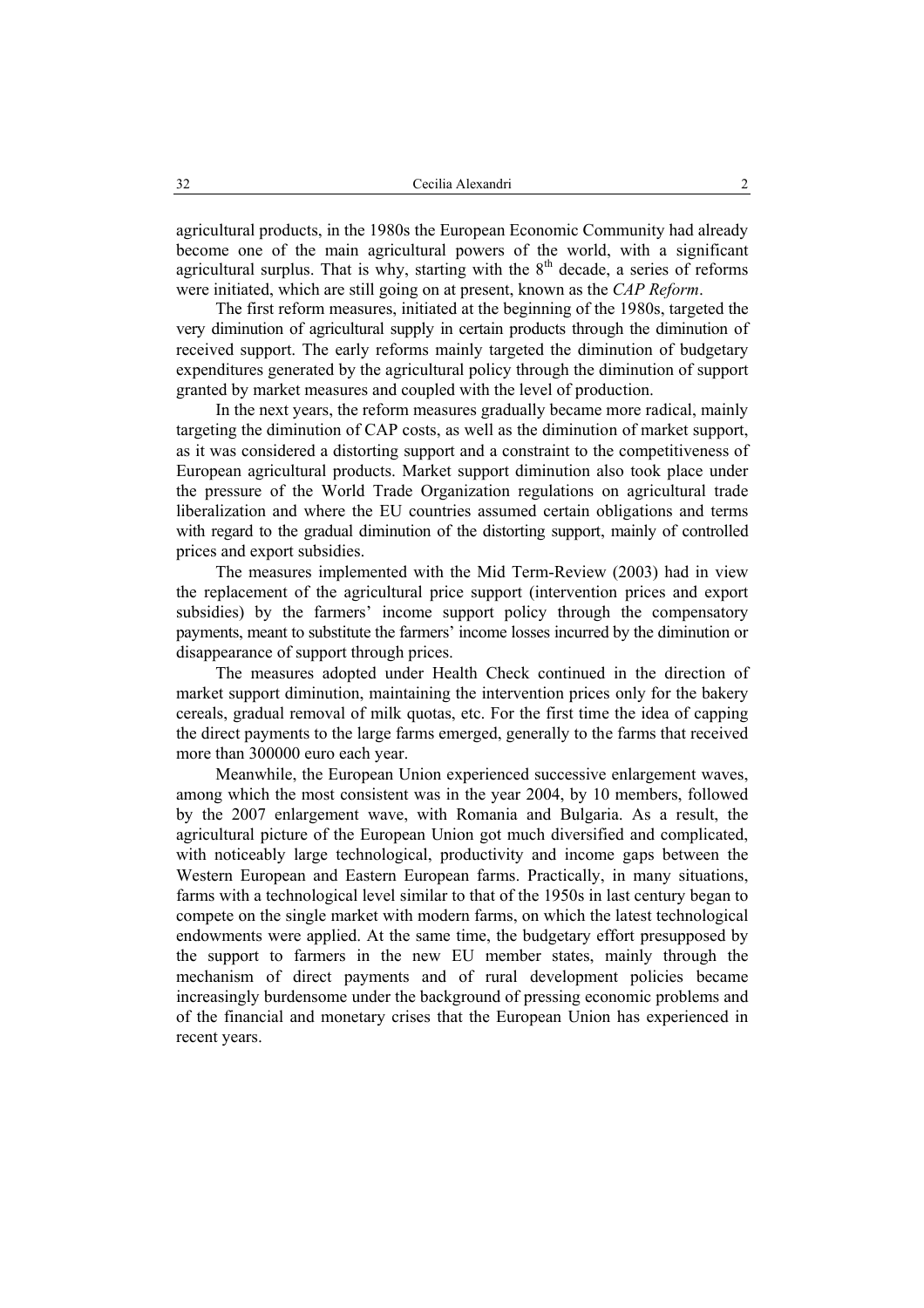That is why, with the new financial allocation for the period 2014–2020, a deeper agricultural reform was envisaged, which should focus on reaching the hot objectives of the current period, such as the diminution of budgetary costs generated by the agricultural policy, the increase of food self-sufficiency under the background of the world agricultural markets volatility, the convergence of direct payments received by the farmers from Eastern Europe compared to those received by West-European farmers, environment preservation, as well as the development of rural areas. These are extremely diverse objectives, for the fulfillment of which the interventions that will be applied will not always be congruent.

We shall next try to identify the main possible effects of the next CAP reform implementation in Romania, mainly on the farmers' incomes and upon the agricultural supply indirectly.

# **2. POSITIONS AND EVALUATIONS WITH REGARD TO CAP REFORM AND IMPLICATIONS OF ADOPTING THE NEW FINANCIAL PACKAGE**

We shall next try to present some of the most relevant studies and positions with regard to the effects of the future European agricultural policy at 2020 horizon, starting from the Commission's official document, which practically provides the general framework of the objectives, directions and proposed instruments for the CAP medium-term reform.

The Commission Communication on the future of the CAP: *The CAP towards*  **2020: Meeting the food, natural resources and territorial challenges of the future**, establishes the general direction and main reform elements with regard to the new Common Agricultural Policy.

This was designed following ample public consultations, which took place in the year 2010 and a great number of impact studies conducted during the last two years. The medium-term strategic objectives as well as the specific objectives (Table 1) were established on the basis of the challenges and concerns in the last years; they are generous, yet slightly divergent sometimes as regards their scope and means.

We can see from Table 1 the multitude and diversity of objectives desired for the future CAP, which makes us consider that there is still a difficulty in reaching such different and numerous objectives by using the same instruments and types of interventions, among which the most important remain the direct payments and the rural development policy measures. This apparent inadequacy between objectives and instruments was also perceived by a series of economists and agricultural policy analysts. We mention here S. Tangermann in the first place, who, in his comments on the Commission Proposal brings into discussion some of the issues regarding this aspect.<sup>1</sup>

<sup>1</sup> See paper: Direct Payments in the CAP post 2013, Directorate General for Internal Policies, Policy Department B: Structural and Cohesion Policies, author: Ştefan Tangermann.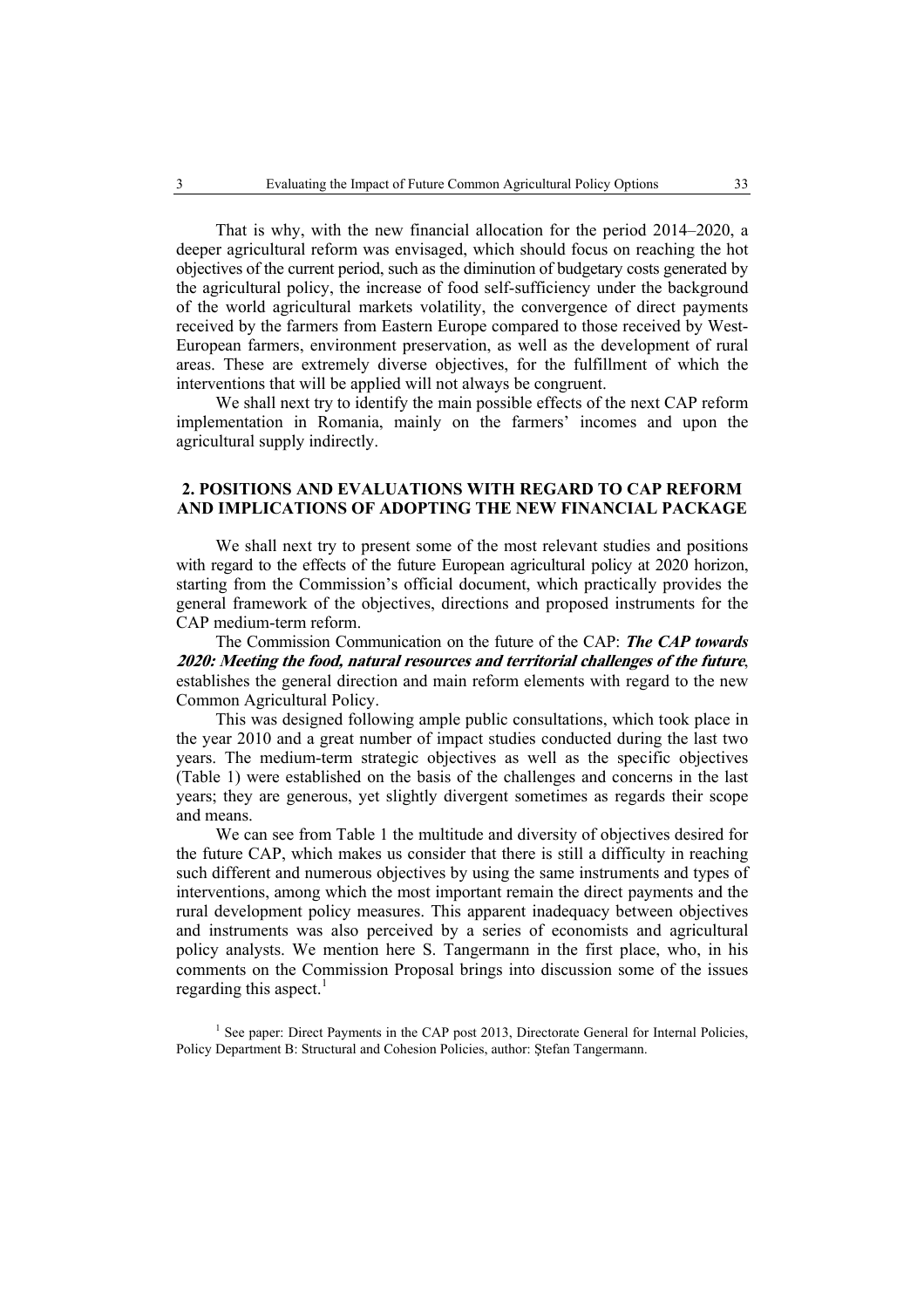#### *Table 1*

Strategic objectives and specific objectives of the new Common Agricultural Policy

|                 | <b>General objective</b>                                     | <b>Specific objectives</b>                                          |
|-----------------|--------------------------------------------------------------|---------------------------------------------------------------------|
|                 |                                                              | Preservation of farmers' incomes and limiting their variability, in |
|                 |                                                              | the conditions of increased price volatility                        |
| Objective 1     |                                                              | Viable production of Agriculture competitiveness increase           |
|                 | foodstuffs                                                   | Increase of value-added in agriculture, along the agri-food chains  |
|                 |                                                              | Compensation of production obtained in the areas with natural       |
|                 |                                                              | constraints, so as to reduce the agricultural land abandonment risk |
|                 |                                                              | Use of sustainable production methods, which should increase the    |
|                 | Sustainable<br>management of<br>environment<br>resources and | stock of environmental public goods                                 |
|                 |                                                              | Green growth amplification, through innovation (adopting new        |
| Objective 2     |                                                              | technologies, new products, change of production processes, new     |
|                 |                                                              | patterns - bio-economy)                                             |
| climate changes |                                                              | Improving the effect of climate changes by adapting agriculture     |
|                 |                                                              | so as to better respond to the extreme weather conditions           |
|                 |                                                              | Support to maintaining employment in rural area                     |
|                 | Balanced territorial                                         | Rural economy development and support to diversification            |
| Objective 3     |                                                              | Support to structural diversification in the farming sector         |
|                 | development                                                  | Improvement of conditions for small farmers and development of      |
|                 |                                                              | local markets, which provide attractiveness and identity to         |
|                 |                                                              | European rural regions                                              |

*Source:* The Reform of the Common Agricultural Policy in the Context of the Post-2013 Budgetary Perspective, European Institute of Romania, 2011, no.1, p. 53.

The main problem noticed by him refers to the **set of instruments of the future policy**, which in fact has not experienced essential changes. Is is about the issue of **direct payments,** which remain the main support form with regard to the financial share in the CAP budget. Two aspects can be noticed here.

In the first place, the direct payments represent a support form decoupled from production; hence **a contradiction appears at the moment we say that the direct payments contribute to food security by stimulating agricultural production growth**. Things seem to be all right when these payments are used in the consumption of rural households and contribute to the food security of their members.

In the second place, the economic justification of granting these payments is that the incomes in agriculture are lower than those from other economic sectors. Yet this depends on how these incomes are evaluated. If we consider the income from agriculture in relation to the annual work units, this is true. However, if the overall incomes of rural households are evaluated, it seems that these are not among the poorest households and there are households in the urban areas with incomes smaller than these.

However, our opinion is that things can be judged on a differentiated basis, as behind the European statistical means, the incomes by countries are quite dispersed. In the poor European countries (Romania, for instance), the farmer households are among the poorest, with incomes quite similar to those of the households of unemployed. In the year 2011, for instance, in Romania, the income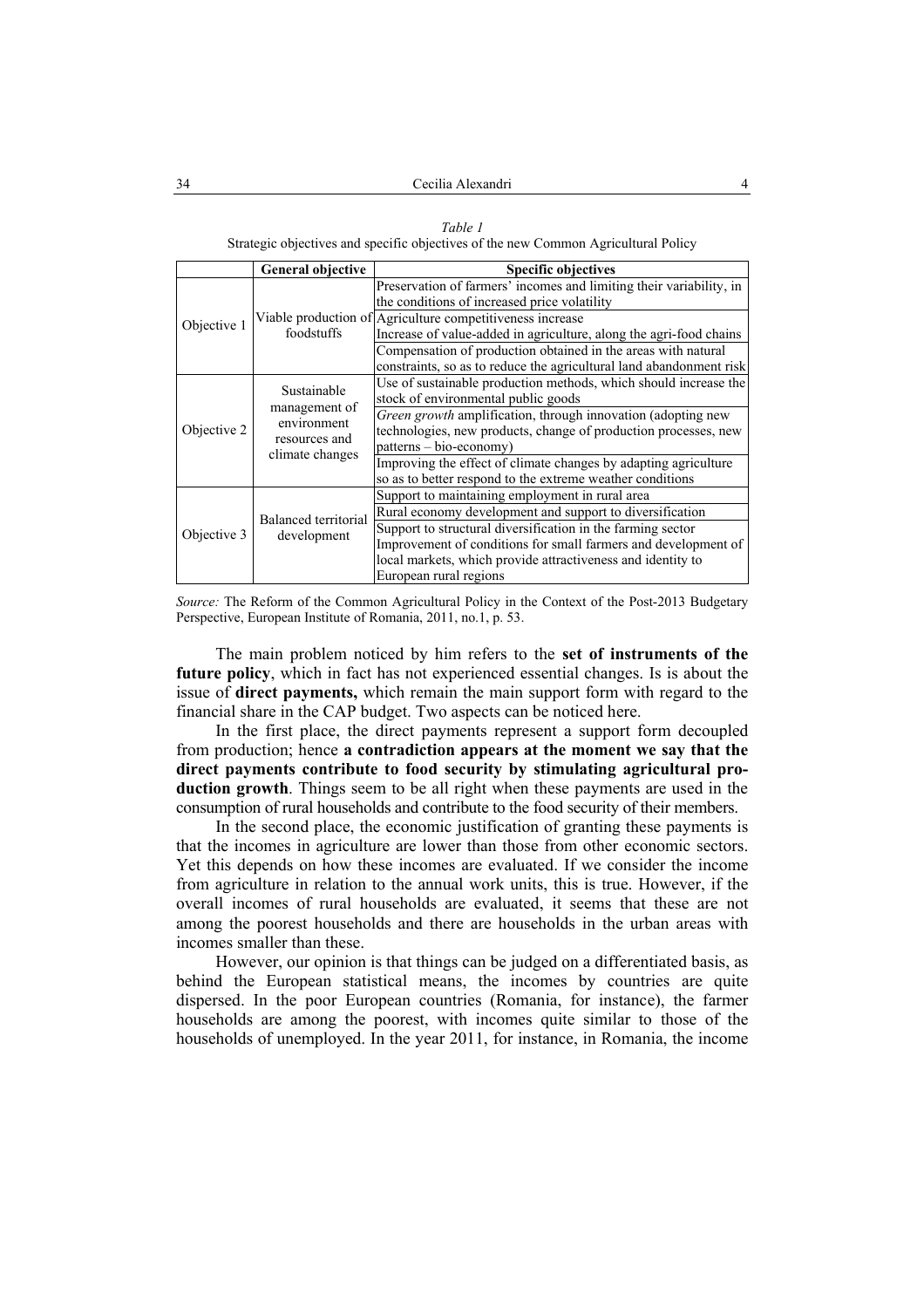of a farmer's household was under the level of an average household (it represented 86% of the level of total incomes but only 51% as regards the cash incomes). That is why, there is need to redistribute the direct payments among countries, so that the income gaps between the farmers from Western Europe and the farmers from Eastern Europe should narrow.

 This desideratum is quite vaguely mentioned by the Commission, in the sense that it is stated that the direct payments will be more equitably redistributed between the member states by giving up the historical reference.

A useful point of view would be to evaluate the share of direct payments in total farm income and to see how many European farms would survive if these subsidies were removed. In the study *Scenar 2020 – II* (Nowicki et al, 2009), it is estimated that the farm incomes in EU-27 would decrease by 15% compared to the baseline scenario if the direct payments were removed. Part of this diminution would be the effect of removing the customs tariffs, but the most consistent part would be the effect of removing the direct payments. However, it is considered that this diminution would be smaller, if we take into consideration the fact that removing direct payments would lead to *land price diminution and rent diminution implicitly, which are included in the costs of agricultural products.* 

Referring to farm viability in the situation of direct payments abolishment, in the study *Assessment of the impact of changes in farm payments* (Vrolik, H.C.J. et al, 2010), it is estimated that only 11% of the farms from EU-25 would have negative incomes in this eventuality. However, there are huge differences across countries and regions and between the different specializations of farms. For instance, almost 90% of the dairy farms and mixed farms would continue to have positive incomes after the abolishment of direct payments, and only 60% of the farms specialized in grains.

Another aspect brought to discussion by S. Tagermann refers to the fact that agriculture is a supplier of goods that satisfy the society's basic needs (mainly food security), for which all farmers are entitled to receive direct payments and specific public goods, which should be supported through the measures under Pillar 2.

The problem that is raised is that the direct payments generate an *artificial competitiveness* of EU products on the world markets. Secondly, as the agricultural prices significantly increased in the last years, these would be no longer necessary in many regions from the EU. *In conclusion, as regards direct payments, these are considered outdated instruments and the future CAP would need much better targeted instruments, consistent with the future objectives and with the economic efficiency.* 

For increasing the European agriculture competitiveness, Tangermann mentions the innovation based on research and development, education and training, efficient consultancy services, as well as the continuation of structural changes, the good operation of the land market, land price decrease, as the main modalities to increase productivity, which ensure a *genuine competitiveness* for the EU agricultural products.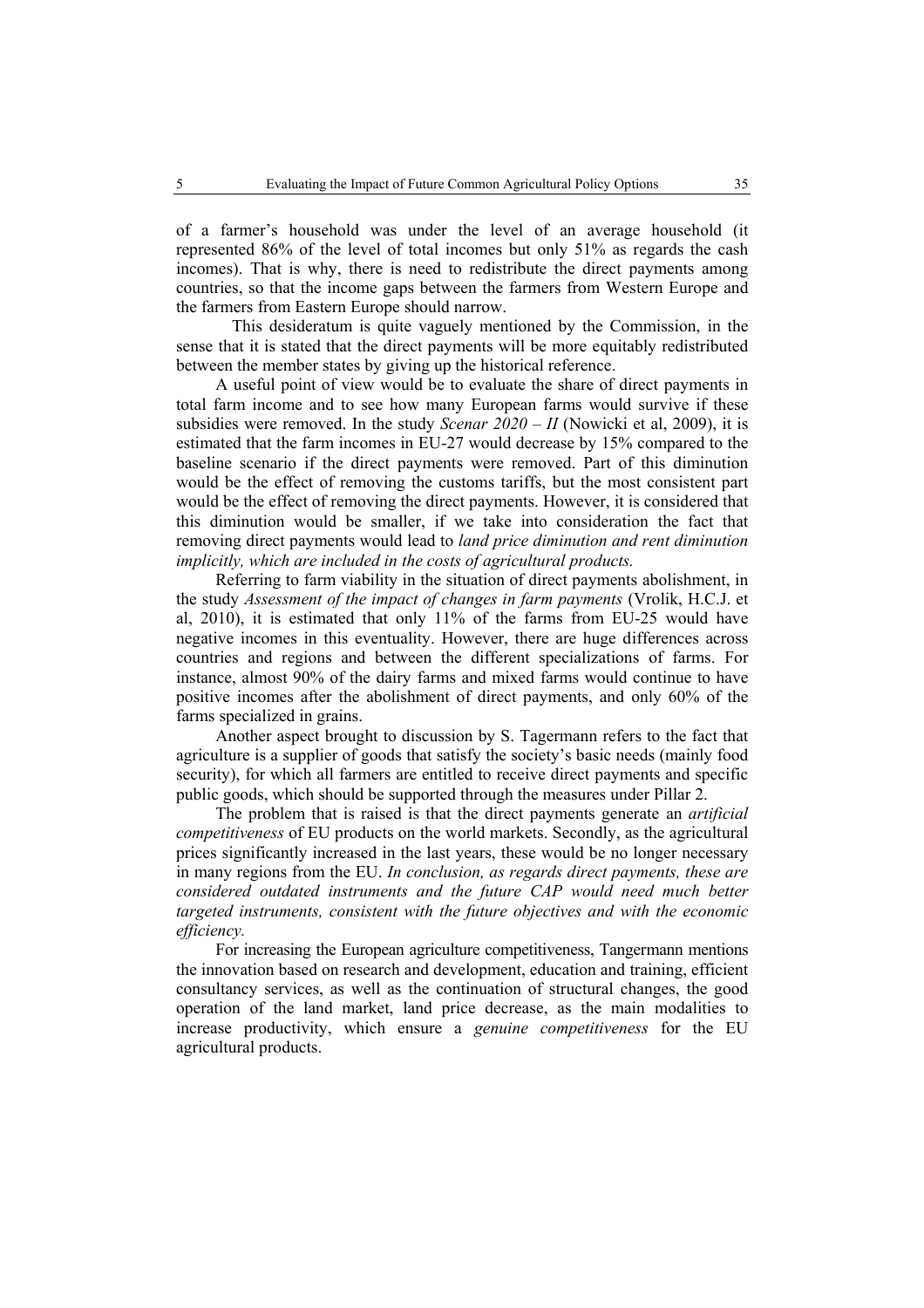At the same time, an important suggestion made by Tangermann refers to the equalization of direct payments among countries. As these are supported from European funds, it is considered that a uniform distribution of these is necessary.

Another issue subject to comments is whether the direct payments contribute to farmers' income increase. In the situation when they are received by the land owners (and a significant part of these do not farm the land themselves), they rather lead to increasing the incomes from the urban areas and fail to reach the balanced territorial development objective. According to the EU statistics, the tenant farmers benefit from the direct payments only to a lesser extent. A significant part of the European agricultural land is leased out, between 20% and 80%, this percentage significantly varying across the member states. In Romania, the percentage of leased out land in total UAA was 17% (2007), and generally it is the tenant farmers who receive the subsidies, according to the provisions of the land leasing contracts.

As regards the capping of support to the large farms, Tangermann considers that this is not justified in the context of CAP objectives, as this would start from the assumption that the large-sized farms would contribute less to the supply of public goods to the society: which is wrong, either when we refer to the food security objective or even to the objectives targeting the sustainable management of environmental resources.

With regard to the small farms, the Commission proposes that these farms should receive a larger support than the remaining farms through a simplified payment scheme, in order to increase their competitiveness and involvement in the revitalization of rural areas. However, Tangermann considers that this idea is not very good, as the support to small farms *would hinder farm restructuring and would not improve agriculture competitiveness in general.* At the same time, this additional support to small farms is not consistent with the objective of agriculture contribution to rural area welfare and to rural area vitality increase. Many small farm owners practice agriculture as a hobby, and their main incomes derive from non-agricultural activities. In fact, from our point of view, the situation largely differs across countries. In many countries (Great Britain, for instance) the small farms represent a hobby, but in Romania's situation, they are essential for the subsistence of many rural households. *We consider that it would be useful to approach these small farms on a differentiated basis, by countries, according to their social role.* 

These considerations and proposals for the support to small farms will be also useful for the variants that Romania will have in view in approaching the support to small farms issue.

As regards the effect of changes in the direct payments scheme upon the agricultural supply, it is difficult to make quantitative estimations upon the intensity of these effects. Most forms of proposed direct payments are decupled from production. This would mean that any change in the nature and level of these payments would have minor effects for the agricultural production level. In the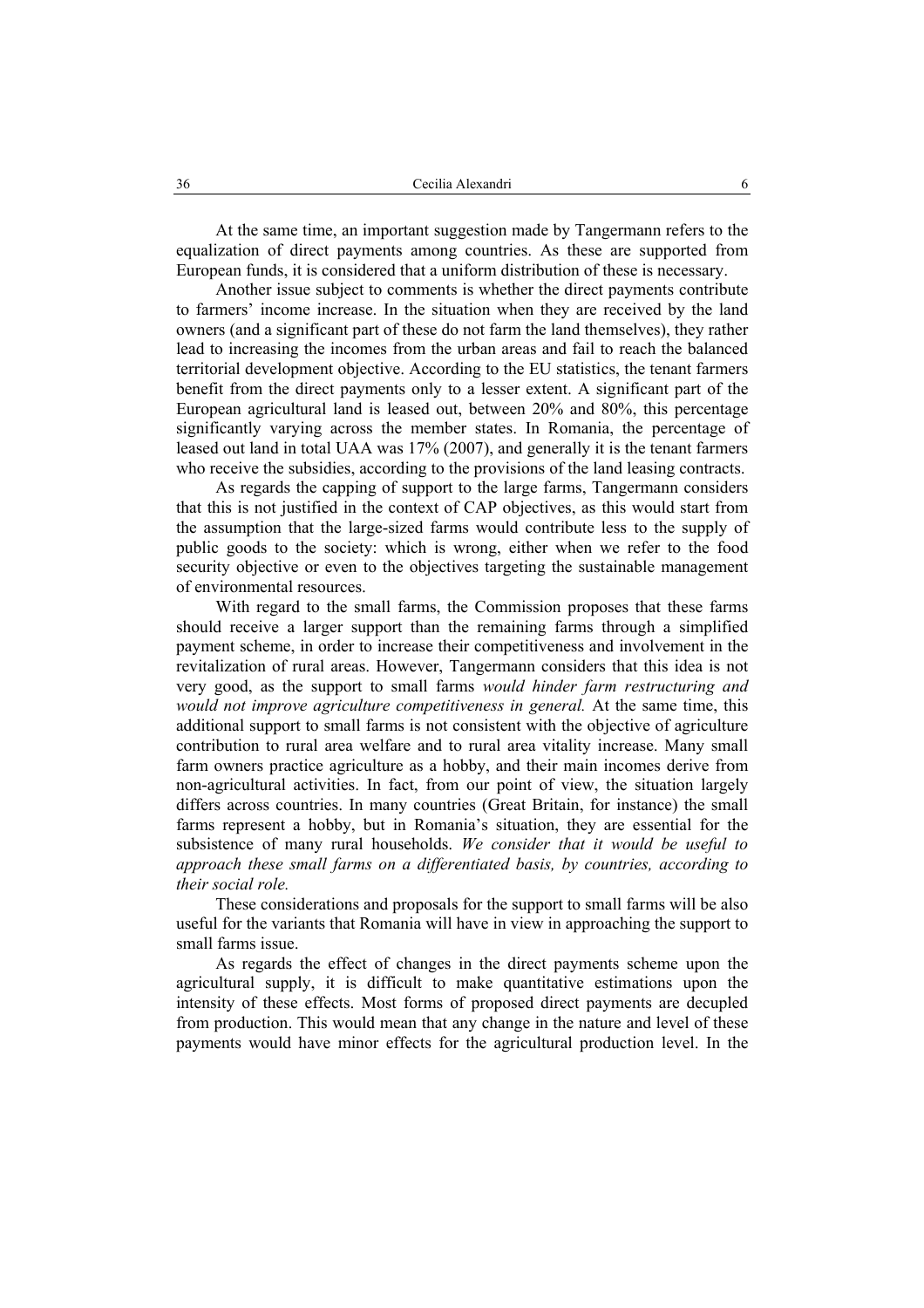study Scenar 2020-II (Nowicki *et al*., 2009) it is estimated that removing all direct payments in EU-27 would lead to agricultural production decrease by only 0.25%, compared to the baseline scenario. The only problem refers to the coupled payments scheme that would be possible for certain products. However, it is suggested that this support level will not exceed the intensity experienced by similar measures under the current CAP in the future.

In conclusion, the future reform of the Common Agricultural Policy started from the great challenges that agriculture is facing at present; these challenges are induced by the food security, the problems in relation to the environment and climate changes and the balanced territorial development. The challenges are great, yet the political adjustments are limited and often inadequate to the proposed objectives. In this context, Tangermann points to a lack of consistency between the initial challenges that generated the reform and the proposed policies/instruments and he would have desired a more daring and more flexible reform.

# **3. EVALUATIONS OF THE POSSIBLE EFFECTS OF THE NEW APPLICATION SCHEME OF THE DIRECT PAYMENTS PER HECTARE**

In the period 2014–2020, the payments per hectare for the medium and largesized farms will mainly consist of the basic payments, which will account for about 45-50% of the total amount allocated for direct payments and will be subject to capping, and the payments for the respect of environmental conditions (which will be next referred to as the greening payment), which will represent 30% of the national ceiling, and which will be conditioned by meeting certain climate and environmental criteria, mainly crop diversification, maintaining the natural pastures and increase of areas under organic farming.

We can notice from Figure 1 that significant amounts can be allocated to the simplified small farmers scheme (up to 10% of the ceiling), and lesser amounts to coupled payments, payments to young farmers and for areas with natural constraints.

Table 2 presents an estimation of the modality in which the funds will be distributed by different support types, which are to be granted from the funds allocated for direct payments. We mention that we used maximum percentages for the funds allocated to coupled measures or to small farms, and, although it seems exaggerate, I consider that these percentages would need to be exceeded under certain chapters. For instance, for the small farm measure, if all the farms under 3 ha applied for the single farm payment, the necessary funds would amount to over 15% of the annual ceiling for Romania, this in the situation in which the financial allocation per farm would be minimum, *i.e*. 500 euro/farm.

We shall start our evaluations with the basic payment, which will represent about 48% of the yearly sums allocated to our country, in the case when the sums allocated to the other schemes are at a maximum level.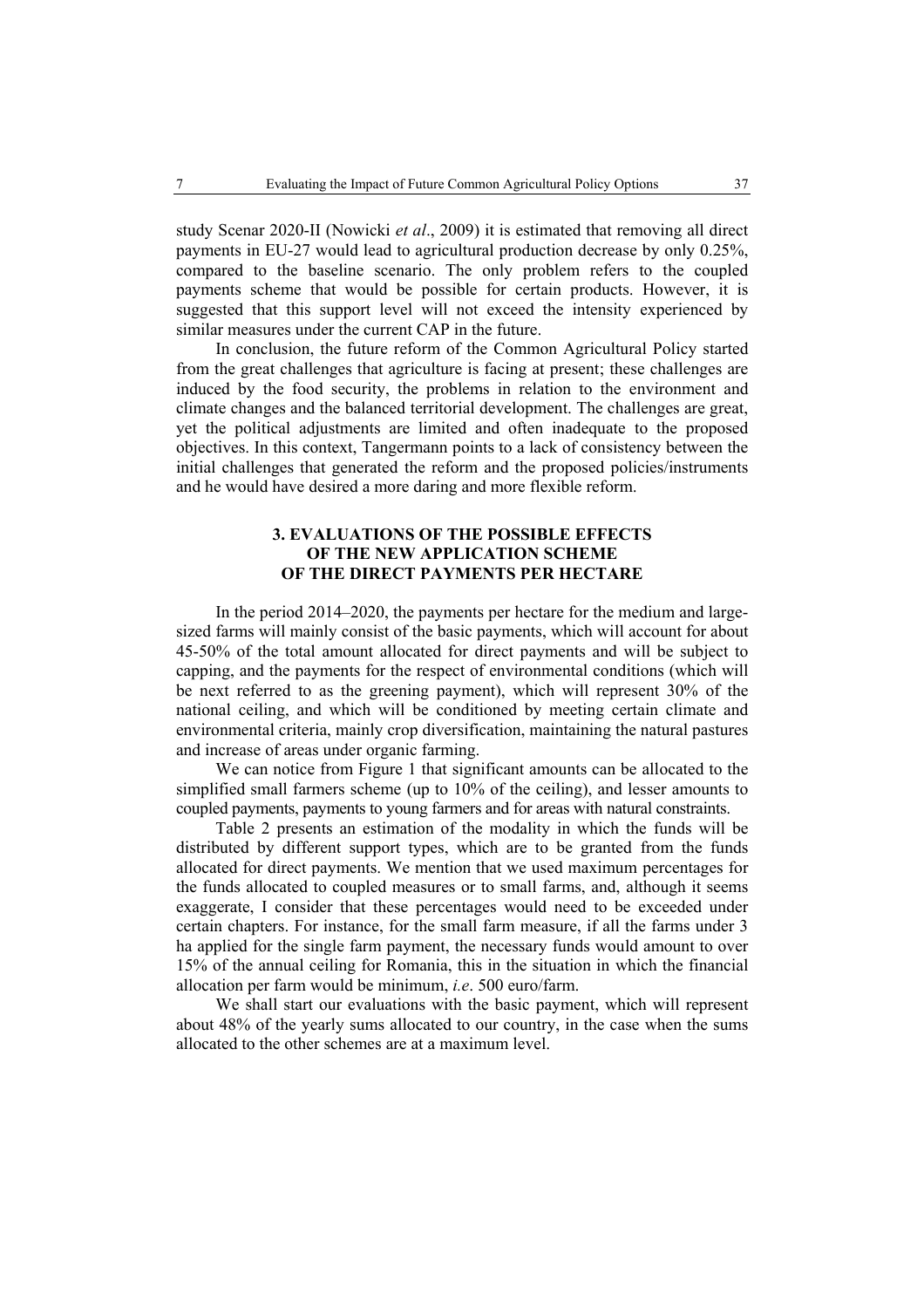

Figure 1. Structure of direct payments proposed by the new CAP.

*Table 2*  Distribution of funds allocated to direct payments in Romania, according to the European Commission proposals for the period 2014–2020

|                                      |           |           |           |           |           | $-$ thousand euro $-$ |
|--------------------------------------|-----------|-----------|-----------|-----------|-----------|-----------------------|
|                                      | 2014      | 2015      | 2016      | 2017      | 2018      | 2019                  |
| Total                                | 1472199.0 | 1692678.0 | 1895417.0 | 1939813.0 | 1939813.0 | 1939813.0             |
| Greening<br>payment                  | 441659.7  | 507803.4  | 568625.1  | 581943.9  | 581943.9  | 581943.9              |
| Areas with<br>natural<br>constraints | 73610.0   | 84633.9   | 94770.9   | 96990.7   | 96990.7   | 96990.7               |
| Payment to<br>voung farmers          | 29444.0   | 33853.6   | 37908.3   | 38796.3   | 38796.3   | 38796.3               |
| Small farm<br>scheme                 | 147219.9  | 169267.8  | 189541.7  | 193981.3  | 193981.3  | 193981.3              |
| Coupled<br>support                   | 73610.0   | 84633.9   | 94770.9   | 96990.7   | 96990.7   | 96990.7               |
| <b>Basic payment</b>                 | 706655.5  | 812485.4  | 909800.2  | 931110.2  | 931110.2  | 931110.2              |

*Source:* Own calculations on the basis of the Regulation Proposal of the European Parliament and Council establishing rules for direct payments to farmers under support schemes within the framework of the Common Agricultural Policy, October 2011, Brussels.

# **3.1. Basic payment**

The calculations referring to the possible level of payments per hectare funded from EU funds were made using the eligible area for these payments in the year 2010, *i.e*. 9610 thousand ha, this area being very close to the reference area. Practically, in the next years, the direct payments granted on an unconditional basis will be the basic payment and the complementary payment from national funds.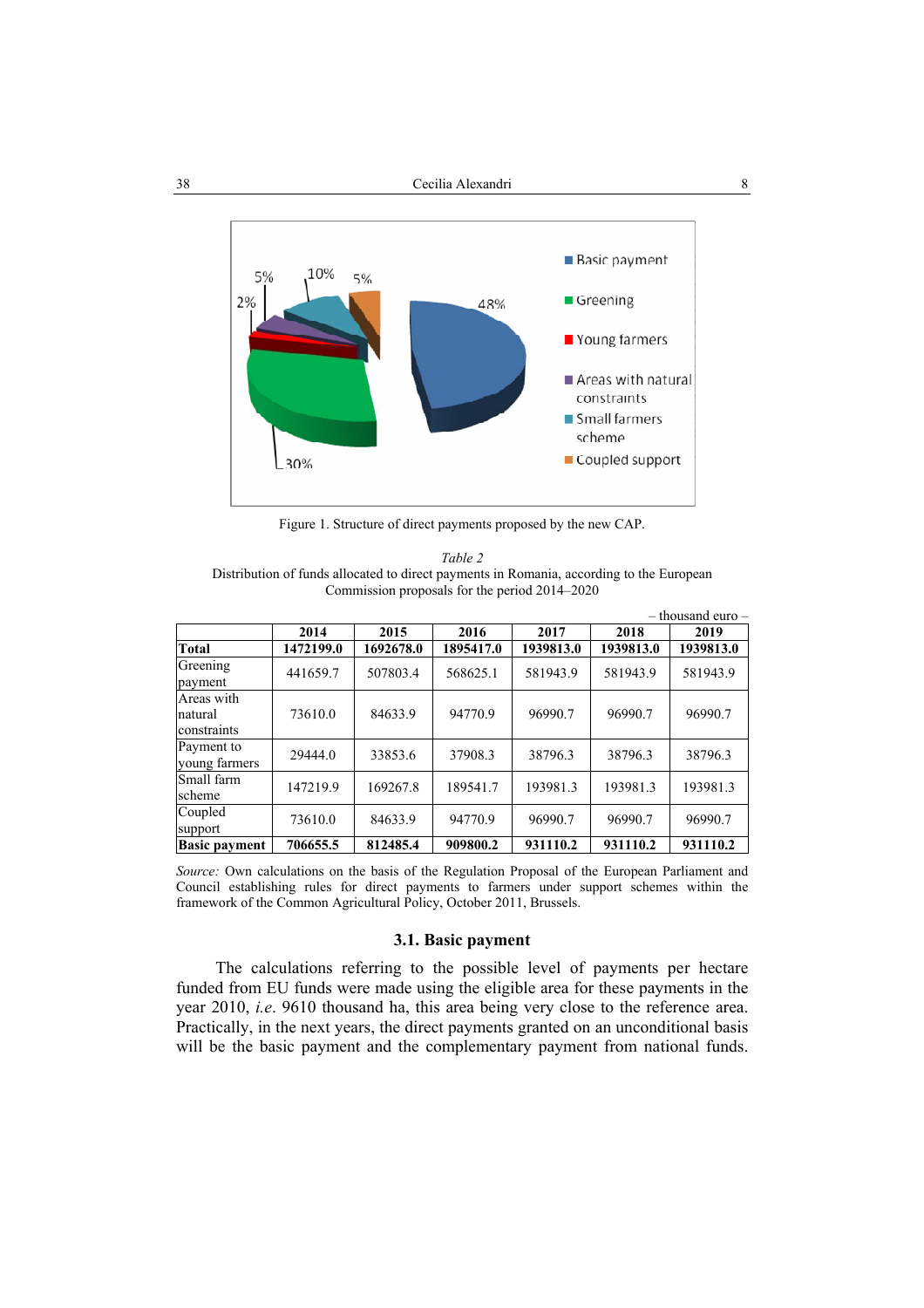The greening payments will be conditional to the respect of those agroenvironmental conditions that have been previously presented. At the same time, in our opinion, the agro-environmental measures implied by the future financial allocation will be more difficult to respect than those from the present legislation. Thus, let us consider only the requirement that 7% of the area on each farm must be covered by hedges, trees, shrubs, landscape elements. We think that this requirement will be difficult to respect, mainly in the plain area in the south of the country, where grain and oil crops are cultivated on hundreds or even thousands of hectares, without any alternance of hedges, trees, etc. Now, practically each farm of 1000 ha will have to plant 70 ha with hedges, shrubs, greenery.

| Table 3                                                                              |
|--------------------------------------------------------------------------------------|
| The payments per hectare in the perspective of differentiating the greening payments |
| from the basic payments                                                              |

|                                                |       |       |          |          |          | $-$ euro/ha $-$ |
|------------------------------------------------|-------|-------|----------|----------|----------|-----------------|
|                                                | 2014  | 2015  | 2016     | 2017     | 2018     | 2019            |
| Greening payment                               | 52.5  | 60.4  | 67.6     | 69.2     | 69.2     | 69.2            |
| <b>Basic payment</b>                           | 84.0  | 96.6  | 108.2    | 110.7    | 110.7    | 110.7           |
| De facto payment from<br>European funds        | 136.5 | 157.0 | 175.8    | 179.9    | 179.9    | 179.9           |
| Complementary payment from<br>national funds   | 39.3  | 18.6  | $\theta$ | $\Omega$ | $\theta$ | 0               |
| Total payment (European and<br>national funds) | 175.9 | 175.6 | 175.8    | 179.9    | 179.9    | 179.9           |

*Source:* Own calculations.

At a first glance, if none of the schemes mentioned in Table 3 were applied, the possible level of direct payments per hectare, on the basis of the allocations provided from the EU and national funds, leads to an average payment of about 202 euro per hectare, on the 2019 horizon (Table 4), which represents an increase compared to the current level (this year proposal is about 170 euro/ha from EU funds and national payments). However, as the payment for young farmers and the small farm scheme are compulsory, and the member states have to allocate financial resources for these, it results that the level of payments per hectare will go down to about 180 euro/ha, as it is presented in Table 3.

*Table 4*  Possible level of direct payments per hectare under the hypothesis of not applying any special scheme

|                              |       |       |       |       |       | – euro/ha – |
|------------------------------|-------|-------|-------|-------|-------|-------------|
|                              | 2014  | 2015  | 2016  | 2017  | 2018  | 2019        |
| DP/ha without national       | 153.2 | .76.1 | 197.2 | 201.9 | 201.9 | 201.9       |
| payments                     |       |       |       |       |       |             |
| DP/ha with national payments | 187.6 | 192.4 | 197 2 | 201.9 | 201.9 | 201.9       |

*Source:* Own calculations.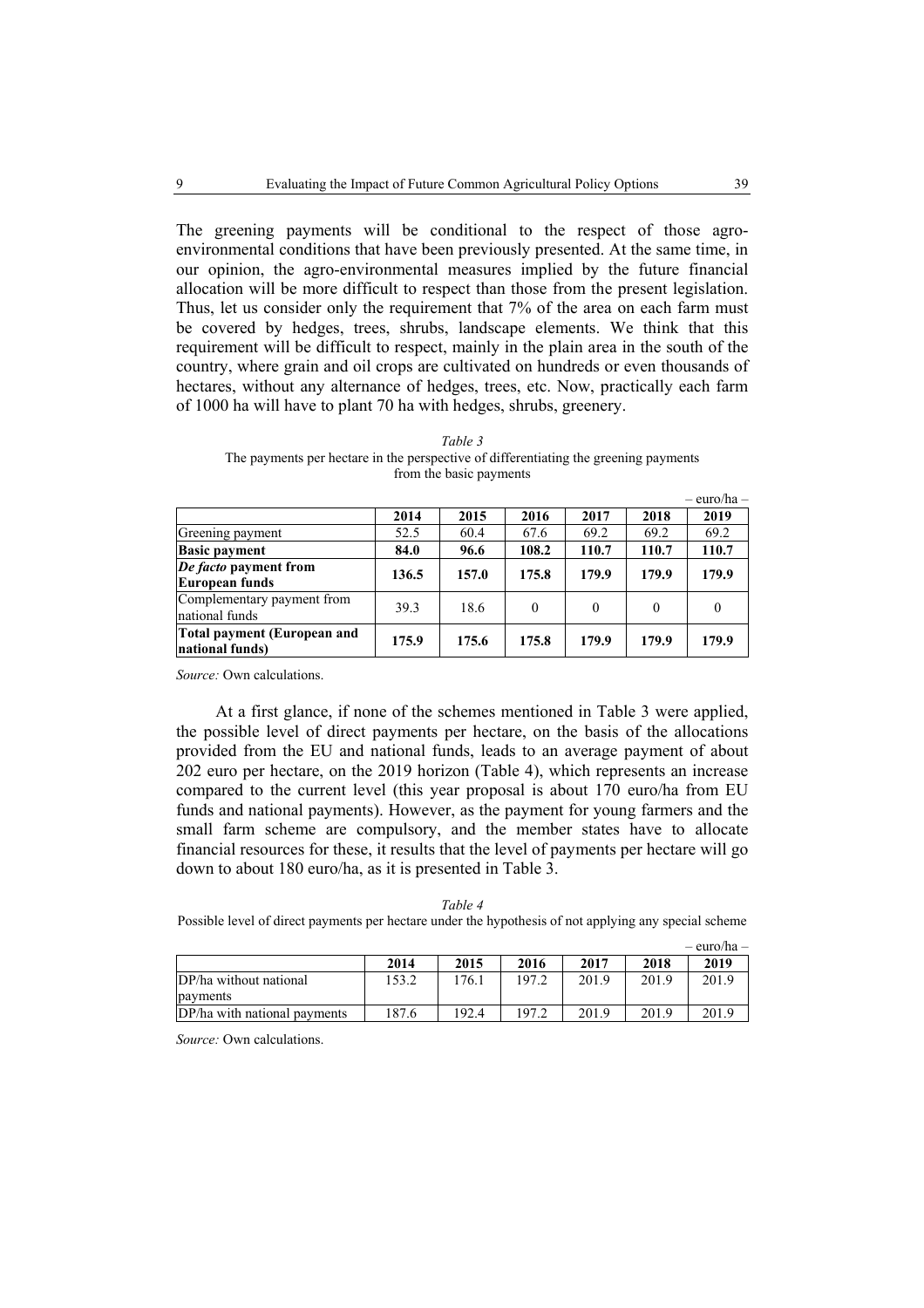If we look at the level of payments per hectare, funded from EU funds in the financial allocation 2007–2013 (Fig. 2) and those probable for the period 2014– 2019 (Table 3), we can notice an obvious improvement, yet at a great distance from the amounts received by the farmers from the West-European countries. The problem in Romania is that, due to excessive fragmentation, most farms receive total payments per farm that do not exceed 500 euro/beneficiary. More than 90% of the Romanian farms receive 100–500 euro as direct payments per farm; the average EU percentage is 43%, and in the case of France it is 8.5%. That is why we consider that solving up the small farm problem is essential for the future of Romania's agriculture.



Figure 2. Direct payments per hectare from EU funds, euro/ha.

### **3.2. Evaluating the impact of capping the payments to large farms**

As we have already mentioned, one of the controversial points of the regulations on granting direct payments in the future period 2014–2019 refers to the intention of capping the payments to the beneficiaries that could receive over 300000 euro/farm. Concretely, the amounts that exceed certain thresholds will be diminished on a percentage basis, as we can see from the table below:

| Amounts that exceed: | Are diminished by: |
|----------------------|--------------------|
| 150000-200000 euro   | 20%                |
| 200000-250000 euro   | 40%                |
| 250000-300000 euro   | 70%                |
| Over 300000 euro     | $100\%$            |

What is important to mention is the fact that capping is applied only for the basic payment, not for the greening payment. The basic payment for the year 2014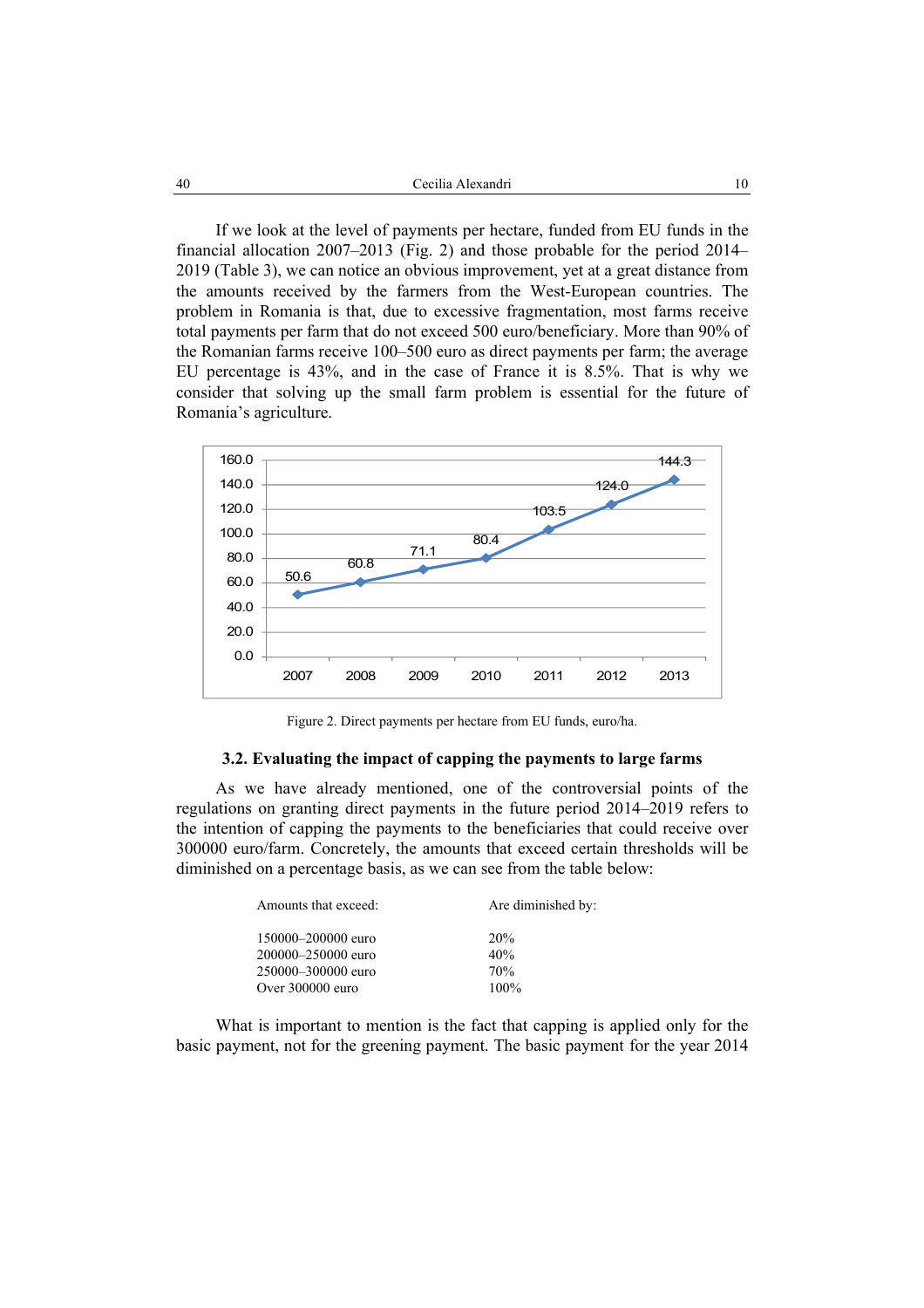was estimated at about 84 euro/ha and it will increase to about 110.7 euro in the year 2019 (see Table 3). The greening payment adds to the basic payment, this being received on the condition of the respect of certain agricultural practices beneficial for the climate and the environment.

In the year 2014, according to the estimations of this study, the total losses as a result of capping the payments would amount to about 22.4 million euro, and 95% of this amount will be lost on the segment of farms that would have received over 300000 euro per farm as basic payment, i.e. 61 farms in total (Fig. 3). According to the legislative proposal, the labour costs will be deducted from the sum subject to capping, *i.e*. salaries, tax on salaries and related social contributions. In the calculations that I made, I did not extract these amounts, but in the case of farms that use a significant number of salaried workers, it is possible to have a smaller amount subject to capping.

However, for the very large-sized farms, these losses will be quite significant, yet not as big as it seemed at first glance, because the payments per hectare received for the respect of environmental conditions (greening payments) will not be subject to capping.



Figure 3. Losses from capping, according to the basic payments received by farms.

We shall next present the possible losses as a result of capping, for the first 10 farms from Romania, in decreasing order of size, according to APIA data 2010 (Table 5).

We can notice that for the very large-sized farms, these losses will be quite consistent, the first four farms in the order of size losing more than 50% of the amount that they would have received if capping had not been applied. However, also in this perspective, the amounts to be received by these farms are quite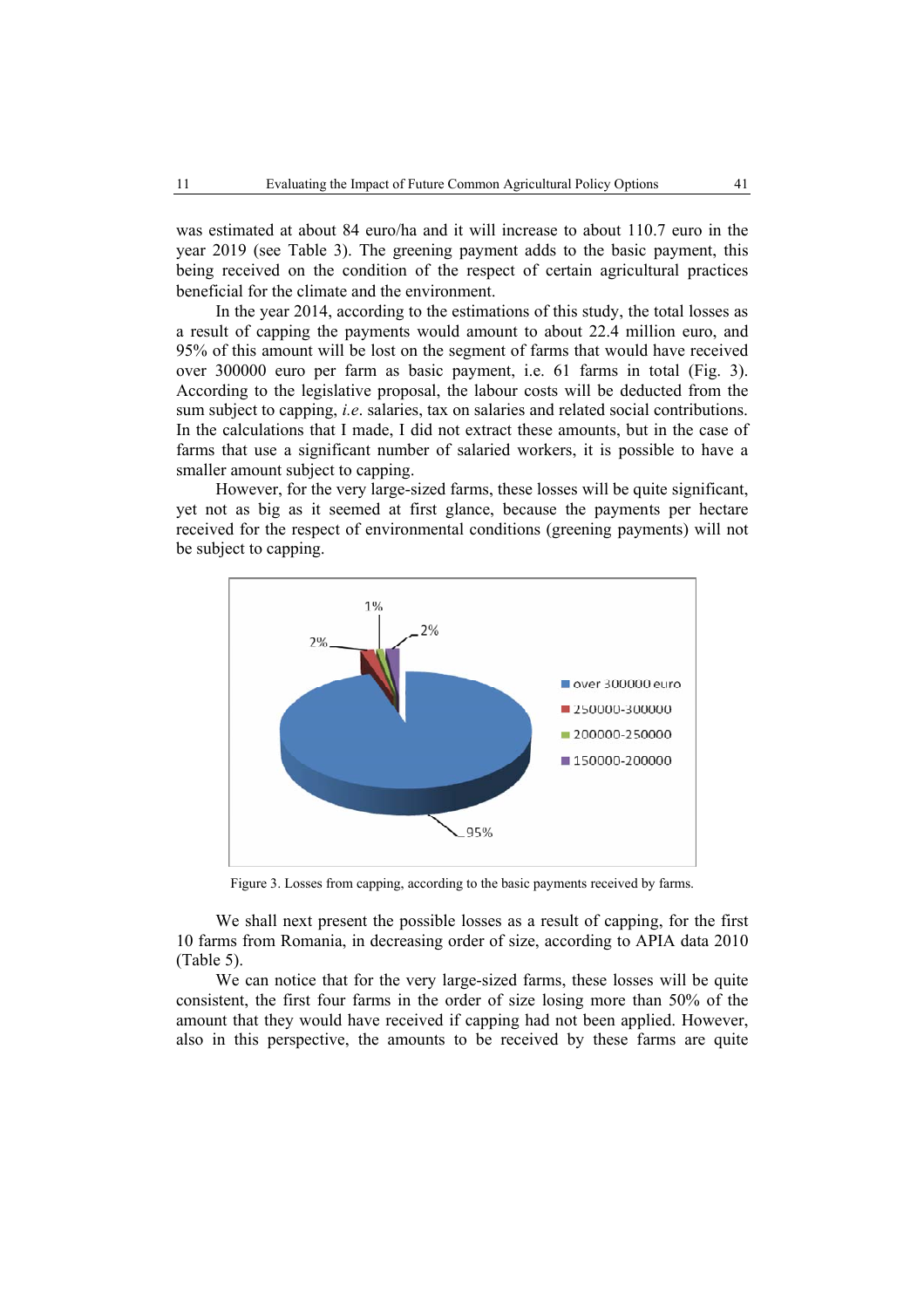| 42<br>Cecilia Alexandri |  |
|-------------------------|--|
|-------------------------|--|

consistent, exceeding several million euro each year. At the other end, the losses from capping are extremely small. Thus, the farm no. 200, with an area of about 2000 ha, will lose 1.4% of the entitled amount as a result of capping.

| Table 5                                                                                          |
|--------------------------------------------------------------------------------------------------|
| Situation of direct payments and losses as a result of capping for the first 10 farms in Romania |

|                |                                 |                |                |                                 |                              | $-$ euro $-$ |
|----------------|---------------------------------|----------------|----------------|---------------------------------|------------------------------|--------------|
|                | <b>Basic payment</b><br>without | Capped basic   | Greening       | <b>Total payment</b><br>without | <b>Total</b><br>payment with | $%$ loss     |
| Farm           | capping<br>(1)                  | payment<br>(2) | payment<br>(3) | capping<br>$(4)=(1)+(3)$        | capping<br>$(5)=(2)+(3)$     |              |
|                | 4683157                         | 300000         | 2926973        | 7610130                         | 3226973                      | 57.6         |
| $\overline{c}$ | 2247755                         | 300000         | 1404847        | 3652602                         | 1704847                      | 53.3         |
| 3              | 1865950                         | 300000         | 1166219        | 3032169                         | 1466219                      | 51.6         |
| 4              | 1792968                         | 300000         | 1120605        | 2913573                         | 1420605                      | 51.2         |
| 5              | 1097096                         | 300000         | 685685         | 1782781                         | 985685                       | 44.7         |
| 6              | 936075                          | 300000         | 585047         | 1521122                         | 885047                       | 41.8         |
| 7              | 890064                          | 300000         | 556290         | 1446354                         | 856290                       | 40.8         |
| 8              | 870830                          | 300000         | 544269         | 1415099                         | 844269                       | 40.3         |
| 9              | 837917                          | 300000         | 523698         | 1361615                         | 823698                       | 39.5         |
| 10             | 833001                          | 300000         | 520626         | 1353626.391                     | 820626                       | 39.4         |

*Source:* Own calculations based on APIA data.



Figure 4. Losses due to capping for the first 200 farms, in euro.

However, capping could contribute to the diminution of excessive income polarization in the Romanian farming sector, as at present we have a few farms (up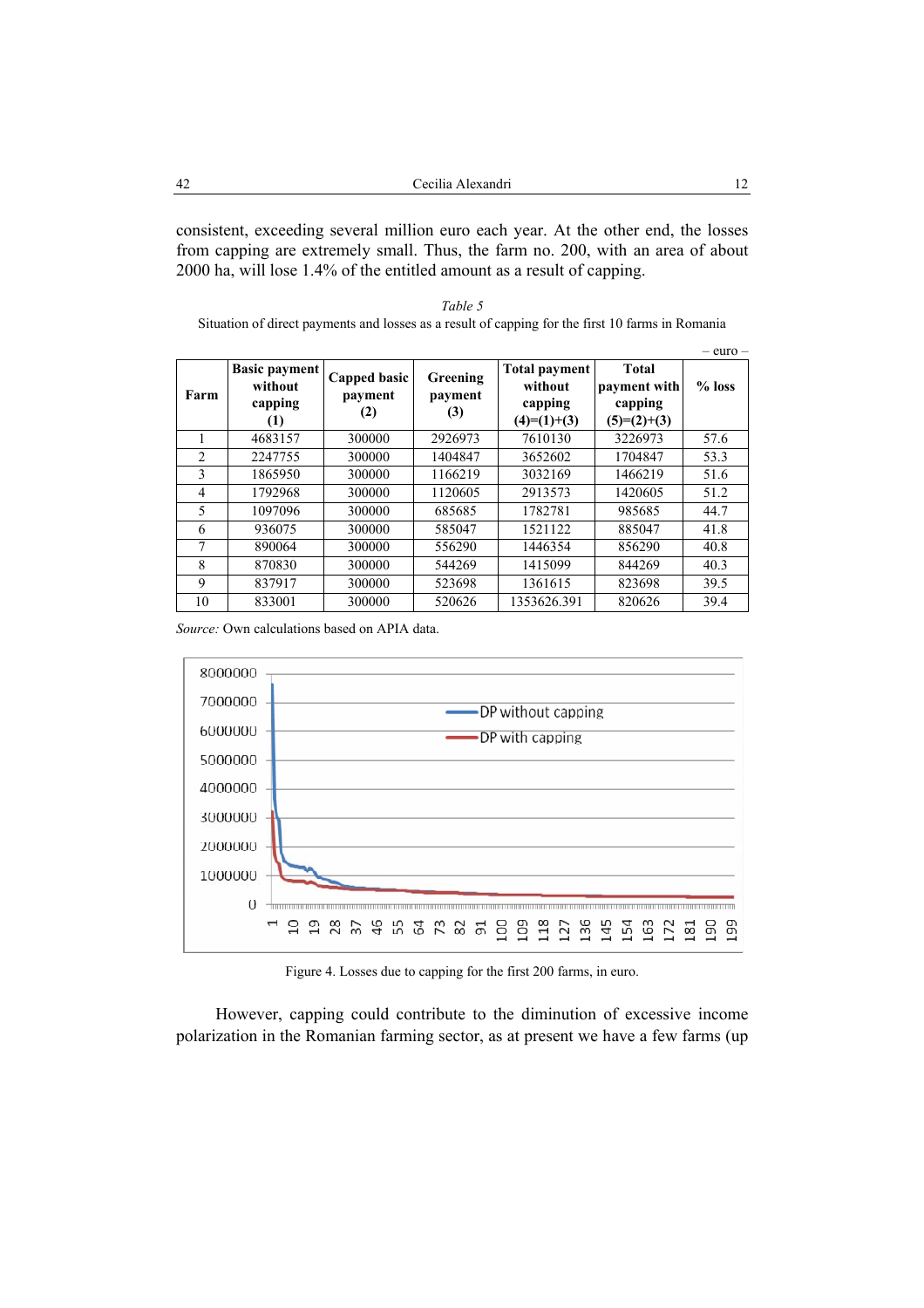to 20 farms) that receive more than one million euro each as direct payments every year, while over 10 million farms receive direct payments ranging from 0 to 500 euro per farm.

At the same time, we consider that the economic rationality of subsidies is to help those with low incomes, to support the farming sector in the areas with problems, rather than to help those who are already quite rich. One problem would refer to the destination of the money obtained as a result of capping. The present legislative proposal has in view the transfer from Pillar 1 to Pillar 2. However, we think that some other variants could be also considered, such as directing this money to the fund supporting the small farms, which in Romania might be insufficient according to the proposed allocation, namely maximum 10% of the annual ceiling for direct payments.

At the same time, there is the danger of *dismantling* these large farms, although the proposed regulations by the Commission intend to avoid this. Yet we think that certain sale – purchase or legal succession operations cannot be avoided and would be very difficult to amend.

# **3.3. Evaluating the impact of application of measures beneficial for the climate and the environment**

The beneficial practices for climate and environment mainly refer to three requirements conditional to the greening payment: crop diversification, maintaining the permanent pastures at the level of the year 2014 and development of ecological areas on farms. As regards the crop diversification requirement, this is applied to the farms with more than 3 hectares agricultural land, which are not fully covered by cultivated or spontaneous grass or by crops under water, in the most part of the year, and the land is not fully left idle.

These farms have to grow at least three different crops, and no crop has to cover less than 5% and more than 70% of the farm arable area. As regards the permanent pastures, the farms that declare that they have areas under pastures at the beginning of the period (year 2014), should maintain this area under permanent pastures or even enlarge it throughout the period (2014–2020). At the same time, the farms must allocate at least 7% of the eligible area from which the permanent pastures are deducted, in order to become ecological areas, namely: fallow land, terraces, landscape elements, hedges, forested area.

The member states will use 30% of the annual national ceiling for direct payments for funding these payments.

The application of measures beneficial for the climate and environment, although it seems simple at first glance, will become quite difficult, mainly in the first years of the period under discussion. For instance, let us consider the effects that the measure will have on the establishment of those ecological areas on each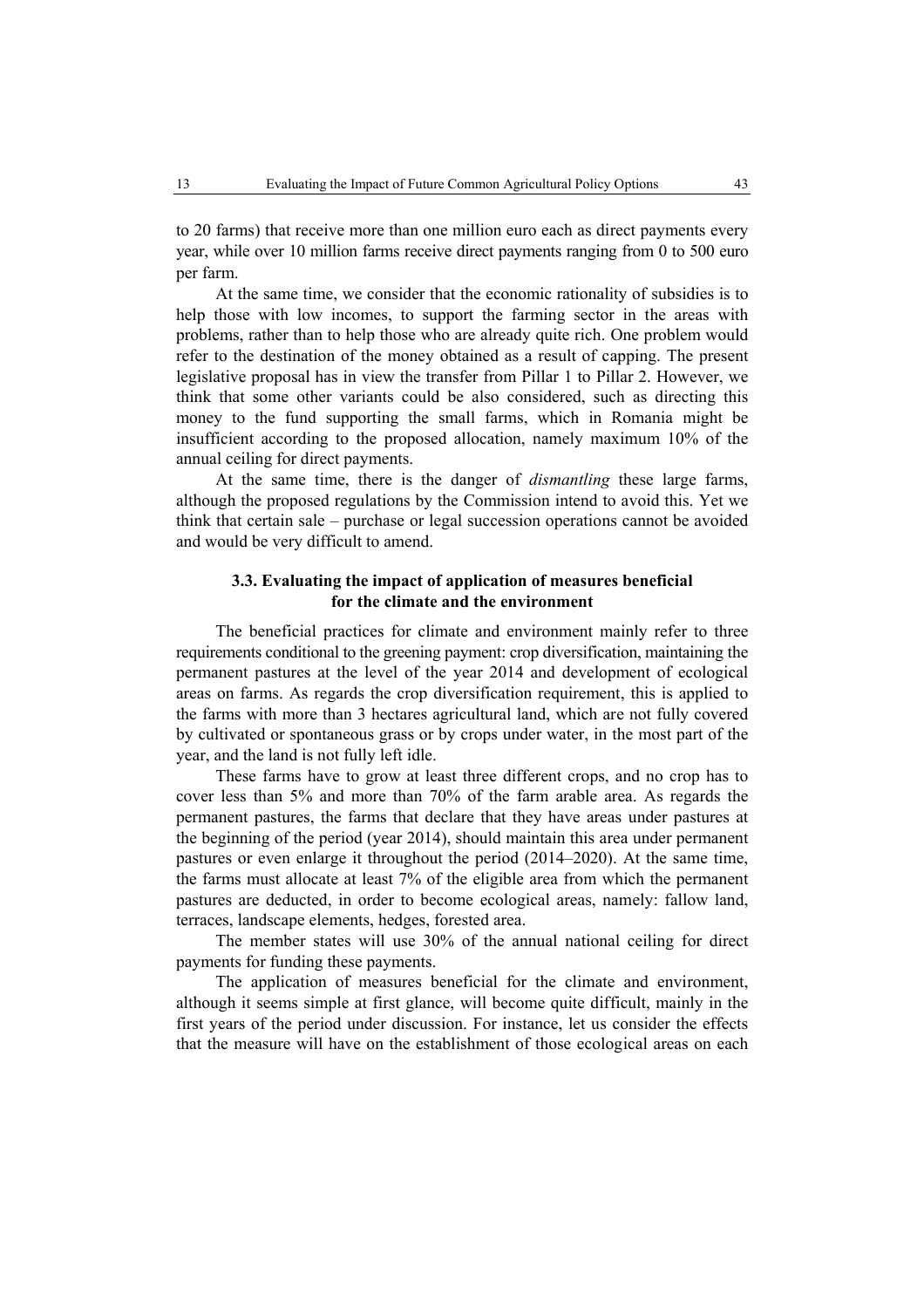farm that grows field crops, which is the case of most farms in the plain areas. These will have to decrease their cultivated area by 7%, and on this 7% they are going to plant shrubs, trees, hedges and landscape elements beginning with the year 2014. On a farm with 1000 hectares, 7% represent 70 hectares. Hence the land area under wheat, maize or other food crops is diminished, while the planting of hedgerows, trees and other landscape elements on 70 hectares requires investments that do not have a low value at all.

Thus, on one hand, crop production may be lower, which is not in line with the food security increase. On the other hand, the farms will have to make investments for planting trees, shrubs, hedgerows, hence additional costs will appear.

This measure will be obviously beneficial for controlling the effects of drought, snow-drifting, desertification, yet we consider that this percentage is too high for the beginning. Maybe we could start with a value that will gradually increase each year, up to 2019.

## **3.4. Evaluating the impact of additional payments to young farmers**

*Young farmers* are the farmers under 40 years old at the moment of submitting the application for additional payment, who set up as managers of agricultural holding for the first time or who have already set up in the five years prior to submitting the application under the basic payment scheme.

One of the problems that Romania's agriculture is facing is the relatively old age of individual agricultural holding owners. According to the information from APIA database for the year 2010, out of the total number of individual farms eligible for direct payments, only 7% had farm heads under 40 years old and 58% had farm heads over 60 years of age.

At the same time, the area owned by the farmers under 40 years of age accounts for about 12% of the eligible area, according to Figure 5.



Figure 5. Structure of eligible areas for direct payments by owners' age.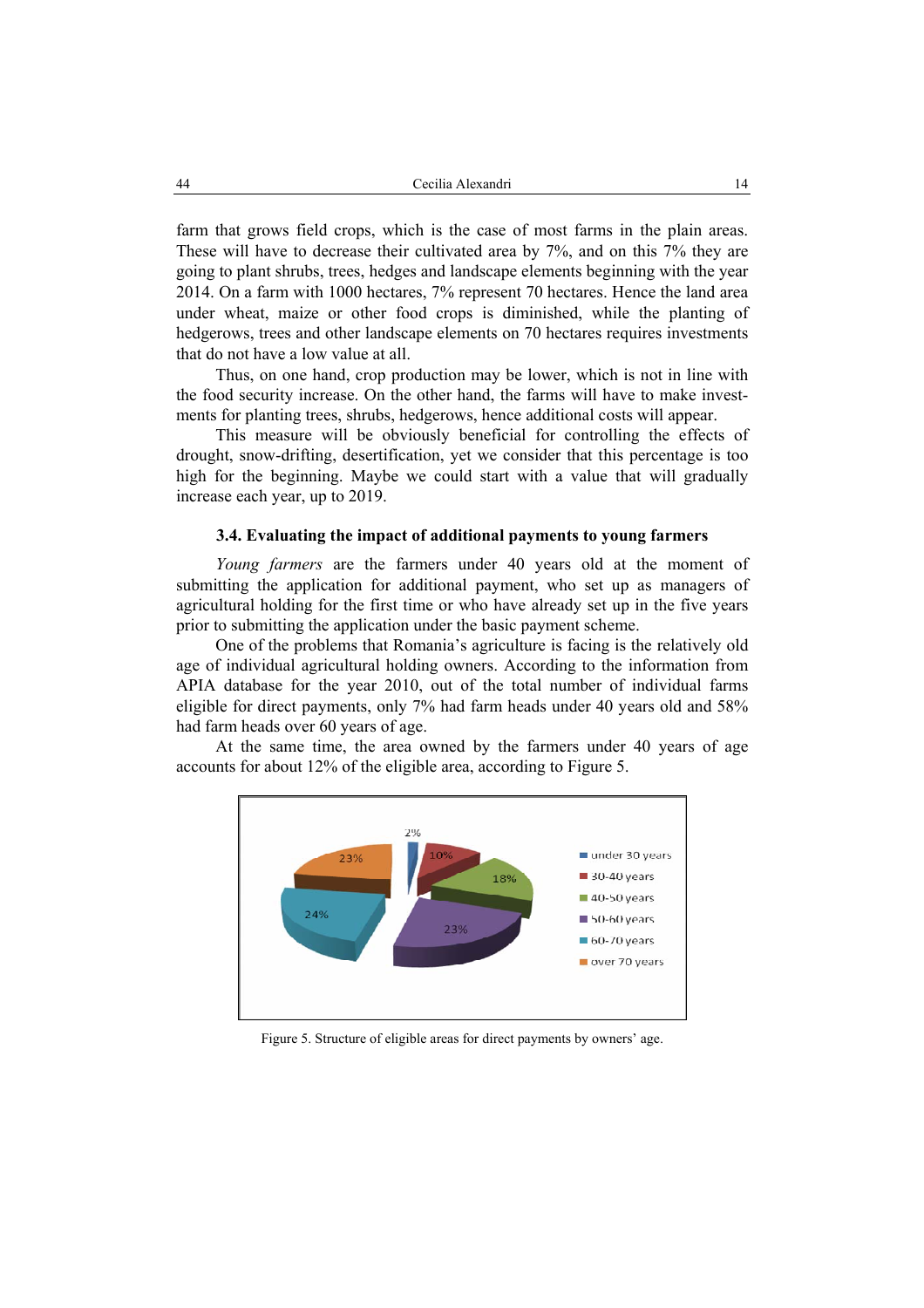Table 6 provides a more complete picture of the eligible farms for direct payments, by owners' age groups.

|                      |          | Under<br>30 years | $30 - 40$<br>vears | $40 - 50$<br>vears | $50 - 60$<br>vears | $60 - 70$<br>vears | Over 70<br>vears | <b>Total</b> |
|----------------------|----------|-------------------|--------------------|--------------------|--------------------|--------------------|------------------|--------------|
| Number of<br>farmers | thousand | 10.2              | 74.4               | 141.3              | 231.8              | 292.6              | 351.4            | 1101.7       |
| Total area           | thou. ha | 92.9              | 524.0              | 909.7              | 154.6              | 1175.4             | 1134.1           | 4990.7       |
| Average farm<br>area | ha       | 9.1               | 7.0                | 6.4                | 5.0                | 4.0                | 3.2              | 4.5          |

*Table 6*  Situation of individual farms eligible for direct payments, by owners' age

*Source:* APIA database 2010.

We can notice that the farmers under 30 years old have farms with the largest average land area, close to 9 ha. The amount allocated to the support to young farmers can represent maximum 2% of the national ceiling, for instance it could start from 29.4 mil. euro in 2014 to reach 38.8 mil. euro by 2018. The condition for receiving the support is that farmers are under 40 years of age and operate farms under 25 ha. The additional sum that could be received represents 25% of the basic payment, and it is received for each hectare into ownership. We shall next present an evaluation of the necessary payments for the young farmers in 2014. We considered that the farmers who can be taken into consideration are those in the age groups under 30 years and 30–40 years.

|                                                                         |            |                          |               | $-$ thousand euro $-$ |
|-------------------------------------------------------------------------|------------|--------------------------|---------------|-----------------------|
|                                                                         |            | <b>Under 30</b><br>vears | $30-40$ years | <b>Total</b>          |
| Number of farmers                                                       | Thou.      | 10.2                     | 74.4          | 84.6                  |
| Land area                                                               | Thou, ha   | 92.9                     | 524.0         | 616.9                 |
| Additional payment in the case of basic<br>payment                      | Thou. euro | 1950.9                   | 11004.0       | 12954.9               |
| Additional payment in the case of basic<br>$payment + greening$ payment | Thou, euro | 3170.2                   | 17881.5       | 21051.7               |

*Table 7*  Evaluation of necessary sums for the additional payments to young farmers

*Source:* Own calculations.

According to Table 3, the basic payment for the year 2014 would be about 84 euro/ha and the additional basic payment with the greening payment would be 136.5 euro/ha. As a result, the additional payment for young farmers could range from 21 euro/ha to 34.1 euro/ha. Table 7 presents the estimates of the necessary sums under both variants. The sum that Romania can use for this additional payment would amount to about 29 million euro, in the year 2014. We can notice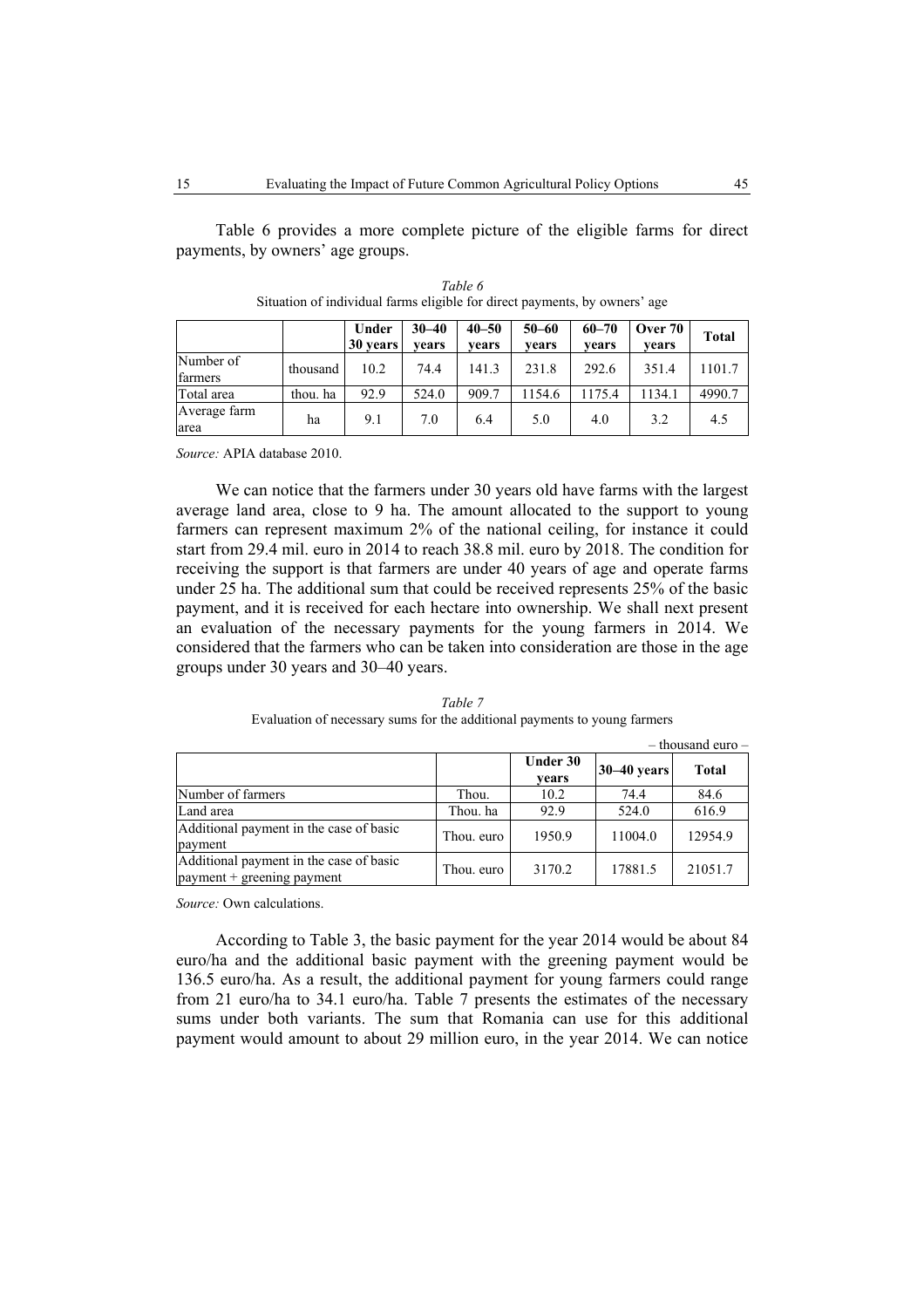that this amount would be sufficient if only the basic payment is targeted (about 13 mil. euro is needed) and it would be also sufficient if both the basic payment and the greening payment are targeted, and in this case 21 million euro would be necessary. That is why we can state that Romania can allocate less than 2% of the ceiling for the additional payment for young farmers, even less than 1%. This because unfortunately, in Romania there are not many young farmers!

# **3.5. Single payment implication for the small farms in Romania**

The Commission's proposal referring to the small farm scheme has in view to replace the payment per hectare by an annual sum per farm and at the same time to simplify the conditions with regard to complying with the good agricultural practices for receiving the direct payments under the future CAP

The main provisions of the proposal on the small farm scheme refer to the amount to be paid, namely:

a) The sum should not exceed 15% of the average value of the payments per farm at national level or it should correspond to the direct payment per hectare multiplied by the number of hectares that can be maximum 3 ha;

b)The sum to be paid cannot be smaller than 500 euro per farm and it cannot exceed 1000 euro/farm.

The sum allocated to the small farms will be deducted from the total ceiling allocated for direct payments of each member state, similarly to the sums allocated for the respect of good agricultural practices, beneficial for the climate and environment, the scheme for the areas with natural constraints and the scheme for young farmers.

The total sum that can be spent for the small farm scheme should not exceed 10% of the national ceiling for direct payments.

|                             | UM         | <b>Status Quo (Direct</b><br>payments existing<br>legislation, 2017) | CAP Reform, 2017<br>(Annex 2) |
|-----------------------------|------------|----------------------------------------------------------------------|-------------------------------|
| Eligible area $(2010)$      | hectares   | 9611790                                                              | 9611790                       |
| Number of farms (2010)      |            | 1115756                                                              | 1115756                       |
| National ceiling            | Thou. euro | 1780410.0                                                            | 1939357                       |
| Euro/ha                     |            | 185.2                                                                | 201.8                         |
| Euro/farm                   |            | 1595.7                                                               | 1739.2                        |
| 15% of the payment per farm |            | 239.4                                                                | 260.7                         |

*Table 8*  Possible payments per hectare and per farm in Romania in the year 2017

We can notice from Table 8 that Romania cannot opt for a lump sum of maximum 15% of the average payment per farm, as this is about 240 euro/farm, thus under the minimum threshold of 500 euro/farm foreseen by the Commission. We try to consider which would be the category of farms that could join this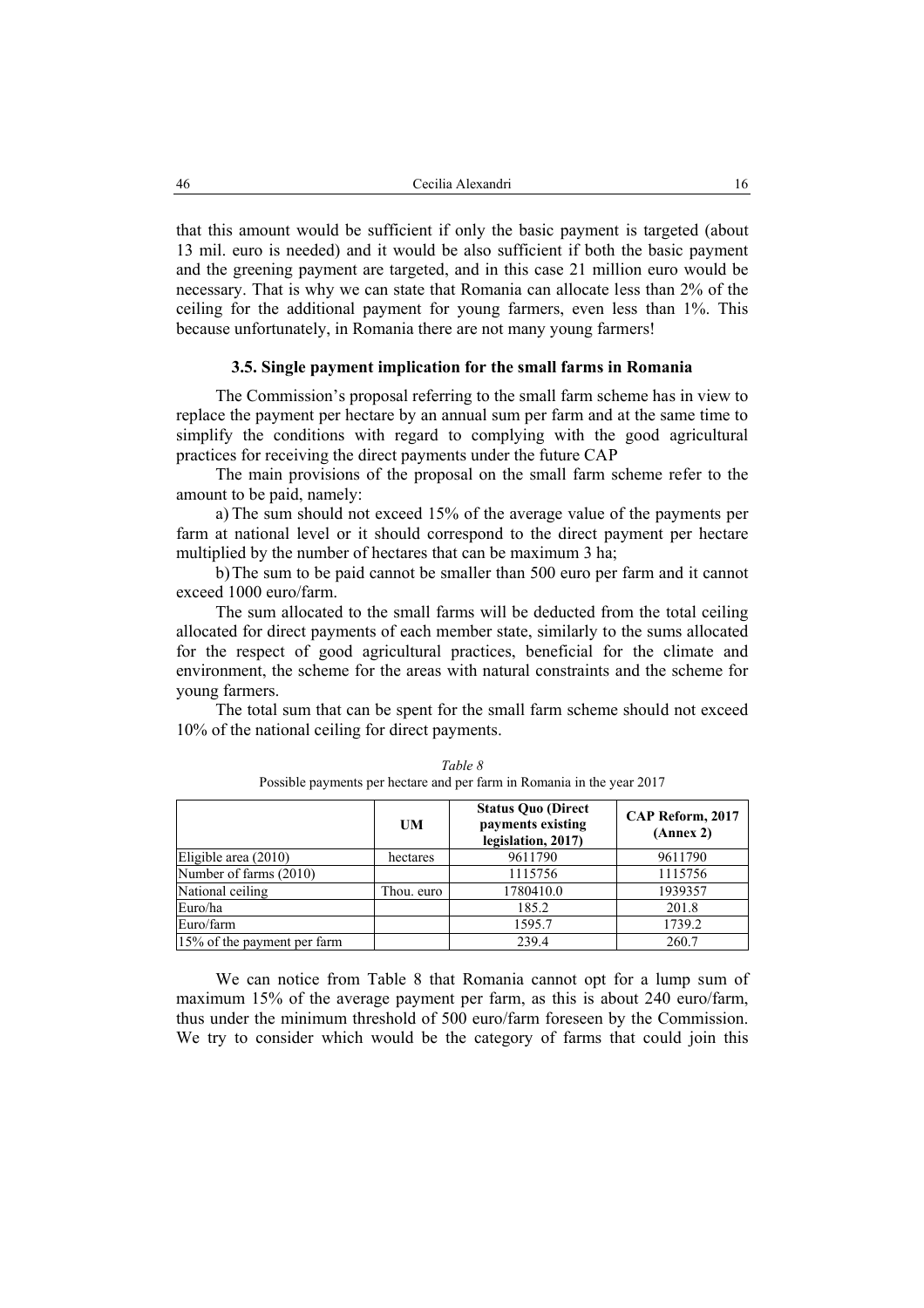scheme. Rationally we presume that those farms will accept the scheme, which, following the option for a payment of 500 euro/farm, would receive more than in the case they would merely receive the direct payment per hectare.

|                                         |                |          | $-$ thousand euro $-$ |          |  |
|-----------------------------------------|----------------|----------|-----------------------|----------|--|
|                                         | V1 (reference) | V2       | V3                    | V4       |  |
| $1 - 1.5$ ha                            | 51371.5        | 105489.5 | 91960.0               | 105489.5 |  |
| $1.5 - 2$ ha                            | 60739.8        | 87507.5  | 80815.6               | 87507.5  |  |
| $2 - 2.5$ ha                            | 67017.4        | 75003.5  | 73007.0               | 75003.5  |  |
| $2.5 - 3$ ha                            | 62603.0        | 57010.0  | 58408.3               | 62603.0  |  |
| Total                                   | 241731.8       | 325010.5 | 304190.8              | 330603.5 |  |
| % of the national ceiling allocated for |                |          |                       |          |  |
| the payment of 500 euro/small farm      | 12.5           | 16.8     | 12.6                  | 13.8     |  |

*Table 9*  The funds received by the small farms under the 4 investigated variants

In Table 9 we try to evaluate the financial allocations to the small farms (farms with 1–3 ha), under different variants: V1 represents the situation in which the small farmers scheme is not applied at all, and the farms receive direct payments as they have receives so far; in V2, all the farms receive a lump sum of 500 euro/farm; under V3, only 75% of farms get the lump sum and the remaining 25% receive payments per hectare, while in variant V4, the farms with 1–2.5 ha receive the lump sum and those with 2.5–3 ha receive direct payments per hectare. We mention that in conformity with the database of APIA, the targeted farms (1– 3 ha) total about 650 thousand and have almost 1.2 million hectares in total.

One can notice from Table 9 that the small farms would receive the most money in the situation in which the farms from the segment 1–2.5 ha would opt for the single farm payment (500 euro), and the farms from the segment 2.5–3 ha would opt for the payment per hectare. Of course these simulations are merely orientative, as in the case of small farms there will be also other factors that will determine the decision to participate to the single farm payment scheme, among which we think that the farmer's age will be mostly important.

Another problem is to increase the 10% percentage that represents the maximum share that the small farm scheme can have in the national ceiling for direct payments. We consider that in the countries where the segment of small farms is significant, this percentage should be increased up to 15%, as the situation may appear that farms from larger size categories (4 or 5 ha) will opt for this simplified scheme, mainly in the case of elderly farmers who can no longer operate their land properly.

However, what we should highlight as a conclusion after the analysis of the financial impact of this measure is the fact that through the small farm scheme the sums will be redistributed between the small farms, on one hand, and the medium and large-sized farms, on the other hand. The higher the financial allocation for the small farms, the smaller the amounts allocated to the direct payments for the medium and large-sized farms. In other words, we have to choose between the principle of equity and the principle of economic effectiveness. Seen from the food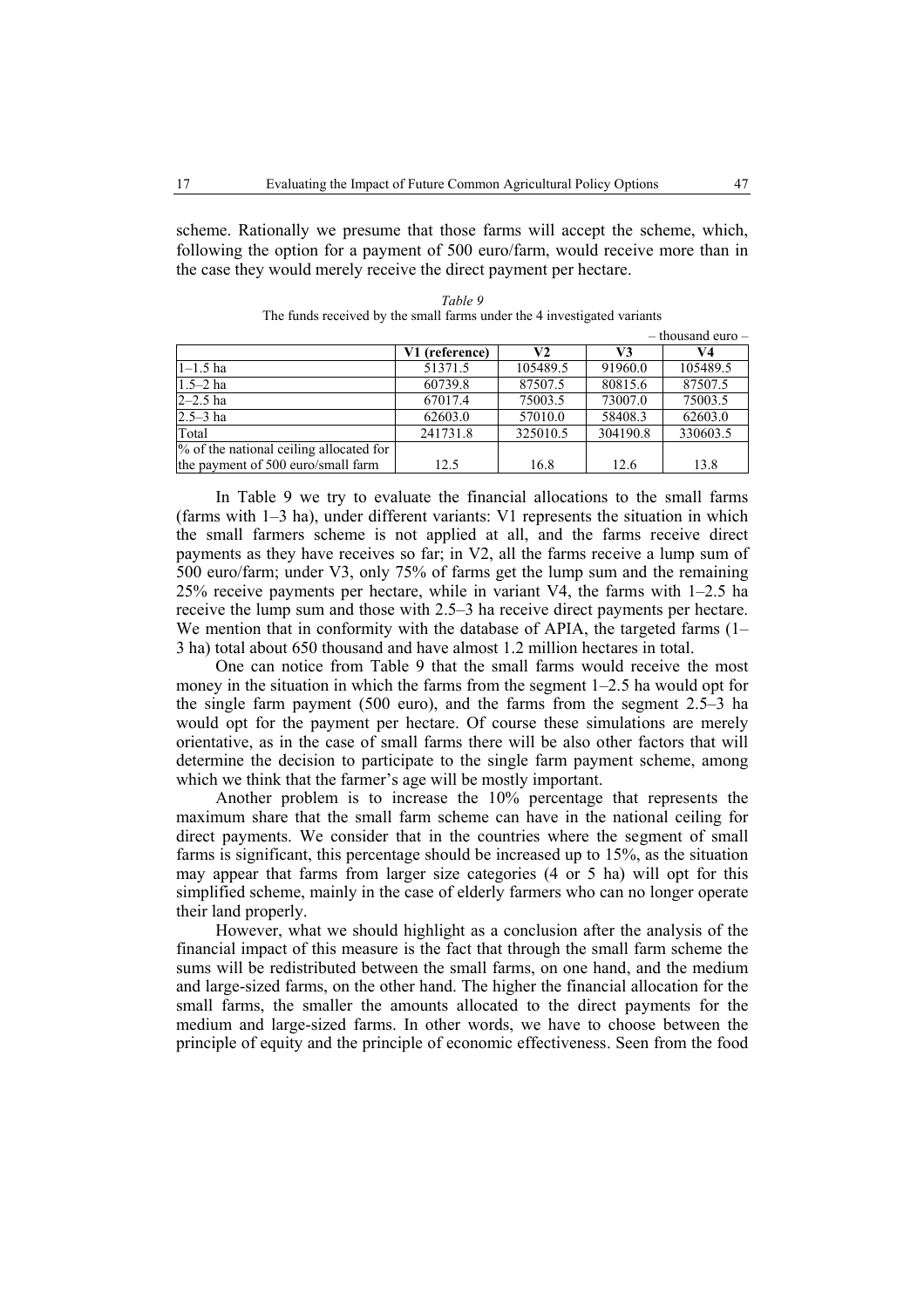security perspective, the support to small farms can improve the food production of these small farms and the food security of the rural population implicitly. We consider that the impact on the urban population's food security will be quite limited, as the production of the small peasant farms reaches the agri-food chains only to a low extent, its main marketing form to the urban population being on the peasant markets, Sunday fairs, etc.

# **4. INSTEAD OF CONCLUSIONS**

In this study we tried to evaluate the main effects of the future CAP reform proposals on the farm incomes and on their production behaviour implicitly. As the agricultural farms represent an important player in the food production of a certain country, we asked ourselves whether the reform proposals for the period 2014– 2020 will finally lead to food security increase for the population, on the short, medium or long term. Another subsidiary problem refers to the reform possible effect on the agrarian structures, as this is a "hot" issue for Romania, as the country with the most fragmented agrarian structure in the European Union.

1. A first remark that we make, from the analysis of reference documents on CAP reform at 2014–2020 horizon, is the diversity of objectives, among which food security for the population lies on the first place. These different objectives, targeting competitiveness increase of agriculture, farmers' income growth, maintenance and improvement of environment quality (green growth), rural development through occupational diversification, etc., have similar instruments as the old CAP; among these instruments, the direct payments are among the most important if we have in view the financial allocation. It is true that the reform comes with a more diversified menu as regards the direct payments. However, on the other hand, the direct payments represent a support form that is decoupled from production; hence a **contradiction appears at the moment when we say that the direct payments contribute to supporting food security by stimulating the agricultural production growth**. Things seem to be right only when these direct payments go to consumption of rural households and contribute to the food security of their members.

2. As regards the agro-environmental measures, the evaluations made at European level on the basis of FADN data reveal significant increases of production costs in the case of the application or regulations on greening, the greatest increase being noticed in the case of farms specialized in horticulture, field crops and granivores.

3. Increasing the direct payments to the small farms (as it might happen in the case of small farm scheme application) could lead to the increase of land price and of rent value. Thus, the additional support to small farms will hinder farm restructuring and will reduce competitiveness in agriculture.

4. Capping will significantly impact the incomes of very large farms, while reducing their access to credits, their investment capacity, input supply and even competitiveness.